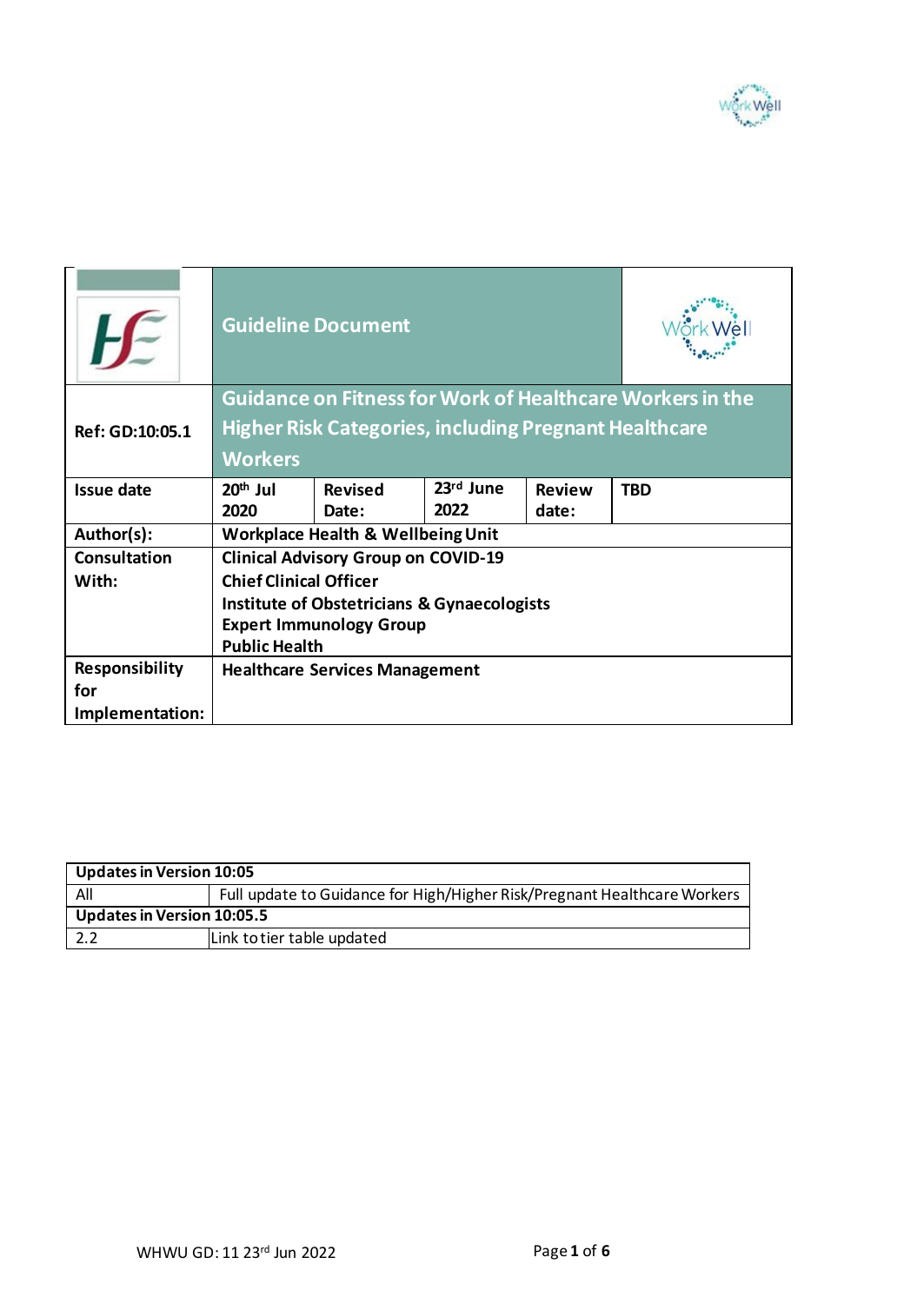

# **Table of Contents**

| 2.  |  |
|-----|--|
| 3.  |  |
| 4.  |  |
| 5.  |  |
| 6.  |  |
| 7.  |  |
| 8.  |  |
| 9.  |  |
| 10. |  |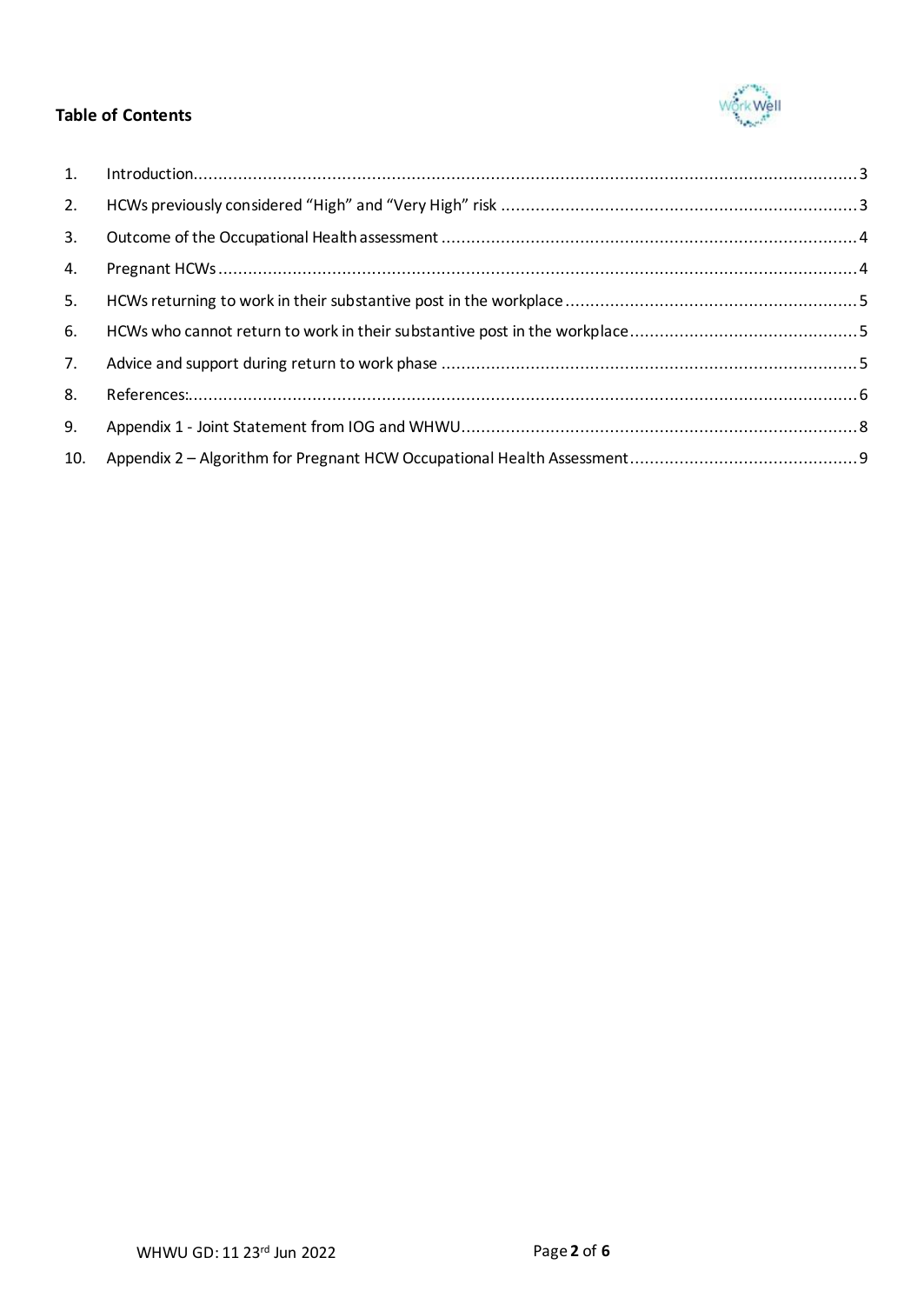

### <span id="page-2-0"></span>**1. Introduction**

Healthcare workers (HCWs) who were previously considered in the "High" and "Very High" risk categories may have been advised to work remotely during the COVID-19 pandemic.

As the pandemic progresses and evidence emerges, coupled with the success of the national vaccination programme, and the Work Safely Protocol, individualised advice has become available, allowing many of these "High" and "Very High" HCWs to return to the workplace and/or clinical duties.

Healthcare Facilities' risk mitigation measures remain important and include Infection Prevention and Control (IPC) measures, workplace Risk Assessments, Contact Tracing and Management, and point prevalence testing. The epidemiology of COVID-19 in Ireland has changed, with Healthcare Facilities accounting for a significantly lower proportion of outbreaks.

HCWs should be offered vaccination in accordance with National guidelines, including extended primary dosing as required, and booster vaccinations.

<https://www.hse.ie/eng/health/immunisation/hcpinfo/covid19vaccineinfo4hps/clinicalguidance.pdf>

In light of the above, the Covid-Age toolkit will no longer be used and a Covid Age range adjusted for immunity (CARAI) is no longer required.

HCWs previously considered in "High" and "Very High" risk categories should now be managed as per the steps outlined below.

Pregnant HCWs should now be managed as per the joint IOG/OH guidance (Appendix 1)

#### <span id="page-2-1"></span>**2. HCWs previously considered "High" and "Very High" risk**

- 2.1. HCWs in the following groups can return to their substantive posts effective 01 March 2022:
	- **HCWs with no significant underlying health conditions who were previously deemed unfit** for substantive post.
	- HCWs who are not immunocompromised due to a condition or therapeutic treatment / medication and who have not been advised to restrict social contact in the community by their treating Specialist.
- 2.2. The following will require referral to Occupational Health for further assessment. HCWs currently not in their substantive posts because of
	- a) an elevated Covid Age range
	- b) previous advice from their treating specialist
	- c) previous advice from Occupational Health

AND one of these apply

 HCW has a condition or are taking therapeutic treatment or medication that would cause them to be immunocompromised or at risk of severe disease as advised by their Specialist OR defined as being in Tier 1, by their treating specialist – See page 33 of 'HSE Interim Guidance for the Pharmacological Management of Patients with COVID-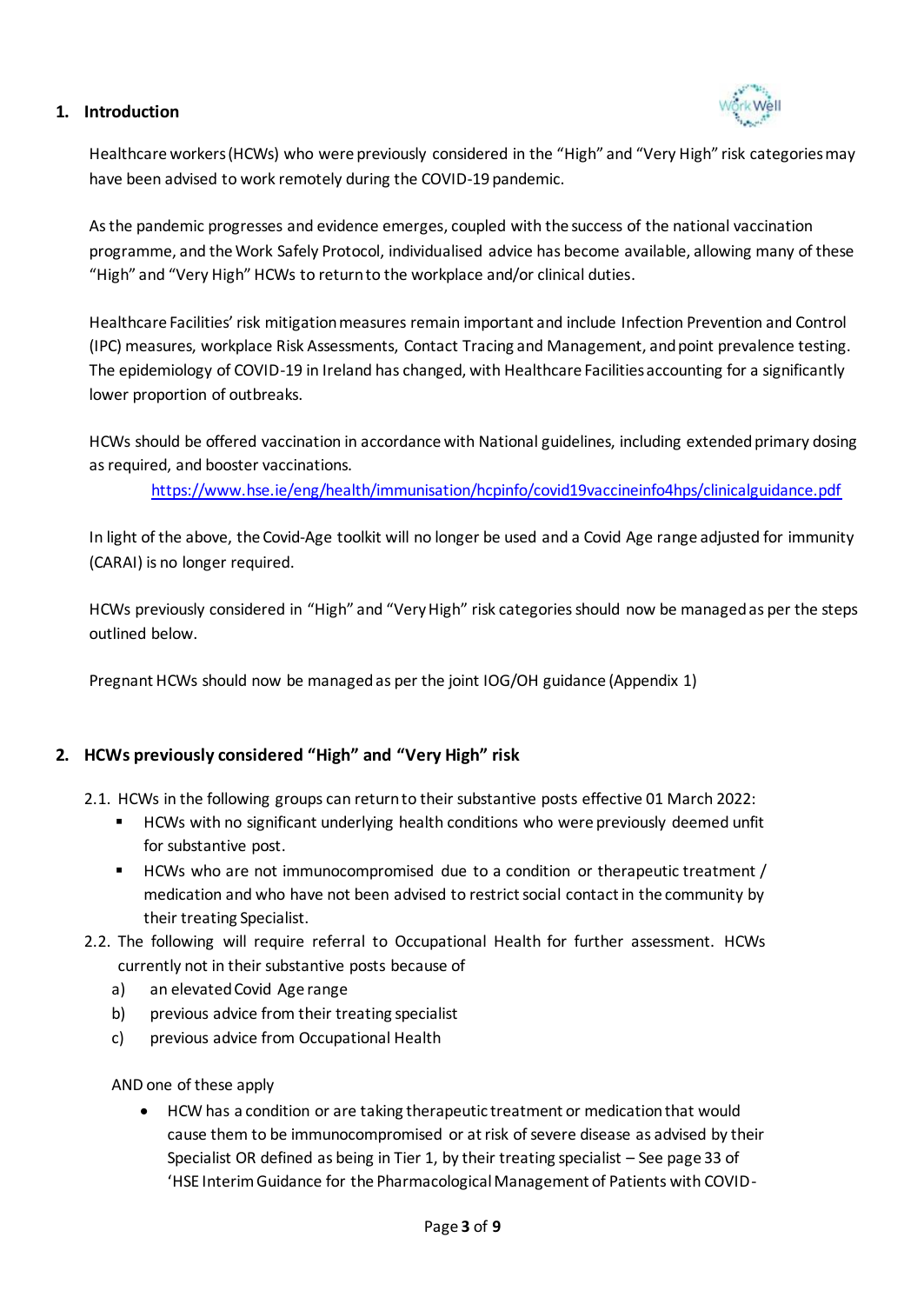19'. [https://www.hse.ie/eng/about/who/acute-hospitals-division/drugs](https://www.hse.ie/eng/about/who/acute-hospitals-division/drugs-management-programme/hse-interim-guidance-for-the-pharmacological-management-of-patients-hospitalised-with-covid-19.pdf)[management-programme/hse-interim-guidance-for-the-pharmacological](https://www.hse.ie/eng/about/who/acute-hospitals-division/drugs-management-programme/hse-interim-guidance-for-the-pharmacological-management-of-patients-hospitalised-with-covid-19.pdf)[management-of-patients-hospitalised-with-covid-19.pdf](https://www.hse.ie/eng/about/who/acute-hospitals-division/drugs-management-programme/hse-interim-guidance-for-the-pharmacological-management-of-patients-hospitalised-with-covid-19.pdf)



- HCW has been advised to restrict social contact in the community by their treating Specialist.
- HCW has particular concerns about their health and work specifically in relation to COVID-19.
- 2.3. The Occupational Health assessment of these HCWs requires:
	- Completed management referral.
	- Letter from the HCWs treating specialist. This can be provided directly by the HCW to OH and should include
		- $\triangleright$  Underlying medical condition:
		- $\triangleright$  Current therapeutic treatment:
		- $\triangleright$  Tier level as per Clinical Prioritisation for Therapeutics Framework\*:
		- $\triangleright$  Opinion on HCWs vulnerability to COVID infection
	- Evidence of vaccination, if vaccinated. The HCW is expected to bring relevant documentation regarding COVID vaccination to their assessment.
	- Serological evidence of post COVID-19 vaccination antibody levels, if available.
	- Evidence of previous Covid 19 infection, if relevant.

[\\*https://www.hse.ie/file-library/clinical-prioritisation-framework-therapeutics-for-covid-19.pdf](https://www.hse.ie/file-library/clinical-prioritisation-framework-therapeutics-for-covid-19.pdf)

#### <span id="page-3-0"></span>**3. Outcome of the Occupational Health assessment**

- 3.1. If the HCW is not deemed fit to return in person to the workplace, then consideration should be given to the provision of temporary 'alternative employment options' for the HCW, in line with the HSE Rehabilitation Policy: [www.hse.ie/eng/staff/workplace-health-and-wellbeing](http://www.hse.ie/eng/staff/workplace-health-and-wellbeing-unit/rehabilitation/)[unit/rehabilitation/.](http://www.hse.ie/eng/staff/workplace-health-and-wellbeing-unit/rehabilitation/)
- 3.2. Where alternative suitable roles are available, these will be on a temporary basis, until COVID-19 is no longer a significant risk in their substantive role. Possible temporary alternatives to consider maybe
	- Relocation Same job in an alternative location where risk assessment indicates control measures can be put in place.
	- Change in tasks
	- Change in role +/- retraining Alternative roles such as office based role with required controls in place for physical distancing or ability to work from home.
- 3.3. If the HCW disagrees with the outcome of the Occupational Health assessment they may appeal and may be requested to provide further information e.g. specific documentation from their treating specialist.

#### <span id="page-3-1"></span>**4. Pregnant HCWs**

- 4.1. The Workplace Health & Wellbeing Unit and OH Clinical Advisory Group, in collaboration with the Royal College of Physicians of Ireland, Institute of Obstetricians and Gynaecologists(IOG) have developed guidance and produced a joint statement on pregnant HCWs.
- 4.2. Pregnant HCWs should now be managed as per the joint IOG/OH guidance (Appendix 1). See appendix 2 for algorithm.
	- COVID-19 vaccination is strongly recommended for all pregnant HCWs.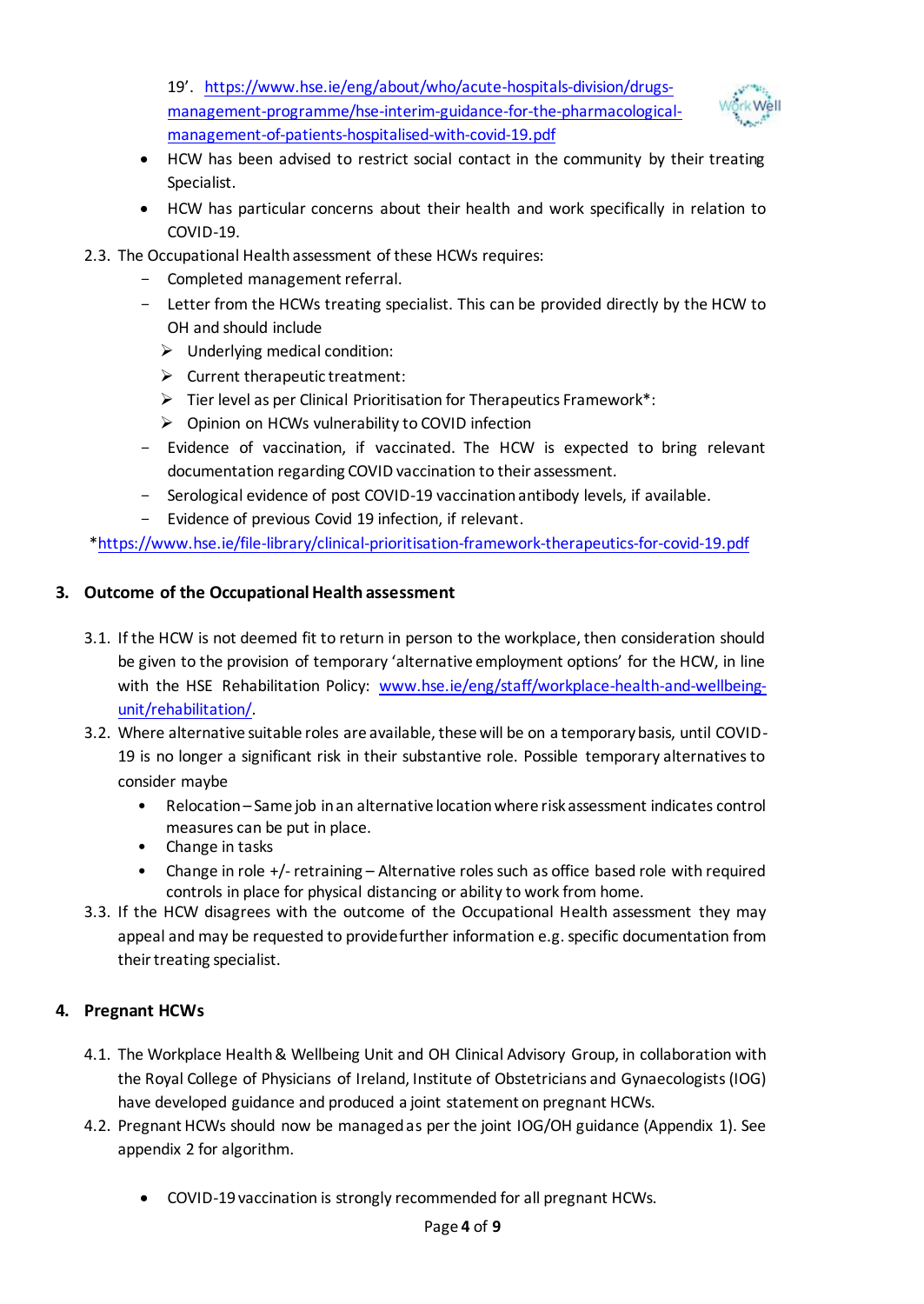- All healthy vaccinated pregnant HCW can work in clinical settings.
- 
- Healthy pregnant HCW who choose to be unvaccinated can choose to return to a clinical setting.
- Occupational Health Assessments are no longer routinely required for pregnant HCWs.
- All pregnant HCWs should have a Pregnancy Risk Assessment performed as usual by their manager.
- Pregnant HCWs should not, as far as is practicable, be routinely assigned to work with known or suspected COVID-19 cases.
- Pregnant HCW, whether they are vaccinated or not, with solid organ transplants and immunosuppressive conditions or treatments should be referred to OH.
- Pregnant workers, with specific health or work concerns should discuss those with their Specialist in Obstetrics and be referred to OH for assessment, during which formal advice from the treating Obstetrician will be reviewed.

# <span id="page-4-0"></span>**5. HCWs returning to work in their substantive post in the workplace**

5.1. HCW returning to work in their substantive post in the workplace must receive appropriate induction and training in relationto [Infection Prevention and Control Guidance](https://www.hpsc.ie/a-z/respiratory/coronavirus/novelcoronavirus/guidance/infectionpreventionandcontrolguidance/) (IPC). This training must be completed, either prior to return, or as soon as possible on return to work.

5.2. A Risk Assessment for the Workplace should be completed by the HCWs manager. [https://healthservice.hse.ie/staff/benefits-services/health-and-safety/carrying-out-a-risk](https://healthservice.hse.ie/staff/benefits-services/health-and-safety/carrying-out-a-risk-assessment.html)[assessment.html](https://healthservice.hse.ie/staff/benefits-services/health-and-safety/carrying-out-a-risk-assessment.html)

# <span id="page-4-1"></span>**6. HCWs who cannot return to work in their substantive post in the workplace**

- 6.1. HCW who cannot return to work in their substantive post in the workplace, and where no alternative roles or duties can be found, the manager must engage with the HCW and Human Resources (HR) to discuss possible solutions in accordance with the Rehabilitation Policy. [www.hse.ie/eng/staff/workplace-health-and-wellbeing-](http://www.hse.ie/eng/staff/workplace-health-and-wellbeing-unit/rehabilitation/) [unit/rehabilitation/.](http://www.hse.ie/eng/staff/workplace-health-and-wellbeing-unit/rehabilitation/)
- 6.2. In these instances the Risk Assessment must be reviewed within 6 months, or earlier if there is new or emerging evidence, a change in the medical condition or treatment, or a change in the National Public Health guidance.

# <span id="page-4-2"></span>**7. Advice and support during return to work phase**

7.1. HCWs should be supported in their return to work by their manager and colleagues. They should be made aware of further supports available, such as the Employee Assistance Programme or their Occupational Health service. [https://www.hse.ie/eng/staff/workplace](https://www.hse.ie/eng/staff/workplace-health-and-wellbeing-unit)[health-and-wellbeing-unit](https://www.hse.ie/eng/staff/workplace-health-and-wellbeing-unit)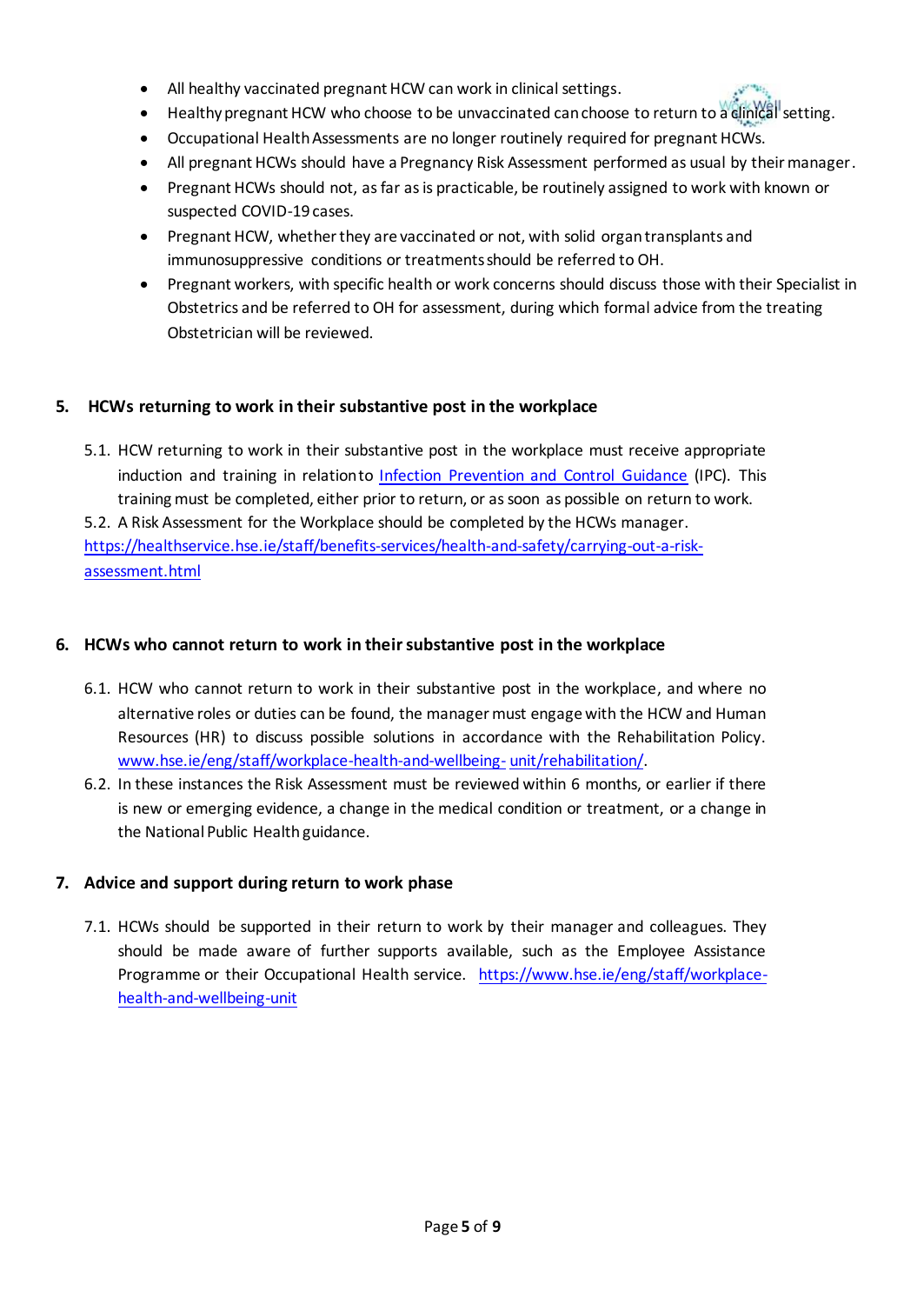#### <span id="page-5-0"></span>**8. References:**



<https://www2.hse.ie/conditions/coronavirus/people-at-higher-risk.html>

[https://www.hpsc.ie/a-z/respiratory/coronavirus/novelcoronavirus/vaccination/covid-](https://www.hpsc.ie/a-z/respiratory/coronavirus/novelcoronavirus/vaccination/covid-19vaccinationuptakereports/)[19vaccinationuptakereports/](https://www.hpsc.ie/a-z/respiratory/coronavirus/novelcoronavirus/vaccination/covid-19vaccinationuptakereports/)

[https://healthservice.hse.ie/staff/coronavirus/safety-in-the-workplace/managing-employees-return-to-work](https://healthservice.hse.ie/staff/coronavirus/safety-in-the-workplace/managing-employees-return-to-work-safely1.html)[safely1.html](https://healthservice.hse.ie/staff/coronavirus/safety-in-the-workplace/managing-employees-return-to-work-safely1.html)

Government of Ireland. (2020). Return to Work Safely Protocol COVID-19 Specific National Protocol for Employers and Workers. Available[: https://www.gov.ie/en/publication/22829a-return-to-work-safely](https://www.gov.ie/en/publication/22829a-return-to-work-safely-protocol/)[protocol/. L](https://www.gov.ie/en/publication/22829a-return-to-work-safely-protocol/)ast accessed 18th Nov 2020.

Department of Health. (2020). Guidance on cocooning to protect people over 70 years and those extremely medically vulnerable from COVID-19. Available[: https://www.gov.ie/en/publication/923825-](https://www.gov.ie/en/publication/923825-guidance-on-cocooning-to-protect-people-over-70-years-and-those-extr/) [guidance-on](https://www.gov.ie/en/publication/923825-guidance-on-cocooning-to-protect-people-over-70-years-and-those-extr/)[cocooning-to-protect-people-over-70-years-and-those-extr/.](https://www.gov.ie/en/publication/923825-guidance-on-cocooning-to-protect-people-over-70-years-and-those-extr/) Last accessed 18th Nov 2020.

Health Services Executive. (2020). People at higher risk from coronavirus. Available: [https://www2.hse.ie/conditions/coronavirus/people-at-higher-risk.html.](https://www2.hse.ie/conditions/coronavirus/people-at-higher-risk.html) Last accessed 04 Jan 2021.

Health Services Executive. (2020). Risk Assessment Prompt Sheet- COVID-19 Work Safely Protocol. Available: [https://www.hse.ie/eng/staff/safetywellbeing/healthsafetyand%20wellbeing/covid-19-work-safely-](https://www.hse.ie/eng/staff/safetywellbeing/healthsafetyand%20wellbeing/covid-19-work-safely-protocol-risk-assessment-prompt-sheet.pdf) [protocol](https://www.hse.ie/eng/staff/safetywellbeing/healthsafetyand%20wellbeing/covid-19-work-safely-protocol-risk-assessment-prompt-sheet.pdf)[risk-assessment-prompt-sheet.pdf. L](https://www.hse.ie/eng/staff/safetywellbeing/healthsafetyand%20wellbeing/covid-19-work-safely-protocol-risk-assessment-prompt-sheet.pdf)ast accessed 04 Jan 2021.

Government of Ireland. (2020). Resilience and Recovery 2020-2021: Plan for Living with COVID-19 Available[: https://www.gov.ie/en/campaigns/resilience-recovery-2020-2021-plan-for-living-with-](https://www.gov.ie/en/campaigns/resilience-recovery-2020-2021-plan-for-living-with-covid-19/) [covid-19/ L](https://www.gov.ie/en/campaigns/resilience-recovery-2020-2021-plan-for-living-with-covid-19/)ast accessed 4th Jan 2021.

Institute of Obstetricians and Gynaecologists. (2020). COVID-19 infection Guidance for Maternity Services. Available[: https://www.rcpi.ie/news/releases/the-institute-of-obstetricians-and-](https://www.rcpi.ie/news/releases/the-institute-of-obstetricians-and-gynaecologists-issues-guidance-on-covid-19-and-maternity-services/) [gynaecologists-issues](https://www.rcpi.ie/news/releases/the-institute-of-obstetricians-and-gynaecologists-issues-guidance-on-covid-19-and-maternity-services/)[guidance-on-covid-19-and-maternity-services/.](https://www.rcpi.ie/news/releases/the-institute-of-obstetricians-and-gynaecologists-issues-guidance-on-covid-19-and-maternity-services/) Last accessed 04 Jan 2021.

Allotey J, Stallings E, Bonet M, Yap M, Chatterjee S, Kew T et al. Clinical manifestations, risk factors, and maternal and perinatal outcomes of coronavirus disease 2019 in pregnancy: living systematic review and metaanalysis. Available:

[https://www.bmj.com/content/370/bmj.m3320#:~:text=Increased%20maternal%20age%2C%20high%](https://www.bmj.com/content/370/bmj.m3320#%3A~%3Atext%3DIncreased%20maternal%20age%2C%20high%20body%2Cpreterm%20births%20are%20not%20high) [20body,preterm%20births%20are%20not%20high. B](https://www.bmj.com/content/370/bmj.m3320#%3A~%3Atext%3DIncreased%20maternal%20age%2C%20high%20body%2Cpreterm%20births%20are%20not%20high)MJ 2020. Last accessed 22 Nov 2020.

Knight M, Bunch K, Vousden N, et al. Characteristics and outcomes of pregnant women admitted to hospital with confirmed SARS-CoV-2 infection in UK: national population based cohort study. Available: [https://www.bmj.com/content/369/bmj.m2107 B](https://www.bmj.com/content/369/bmj.m2107)MJ 2020; 369:m2107. Last accessed 22 Nov 2020.

Badr DA, Mattern J, Carlin A, et al. Are clinical outcomes worse for pregnant women at >/=20 weeks' gestation infected with coronavirus disease 2019? A multicenter case-control study with propensity score matching. Available[: https://www.ncbi.nlm.nih.gov/pmc/articles/PMC7384420/ A](https://www.ncbi.nlm.nih.gov/pmc/articles/PMC7384420/)m J Obstet Gynecol 2020 Jul 27 [Epub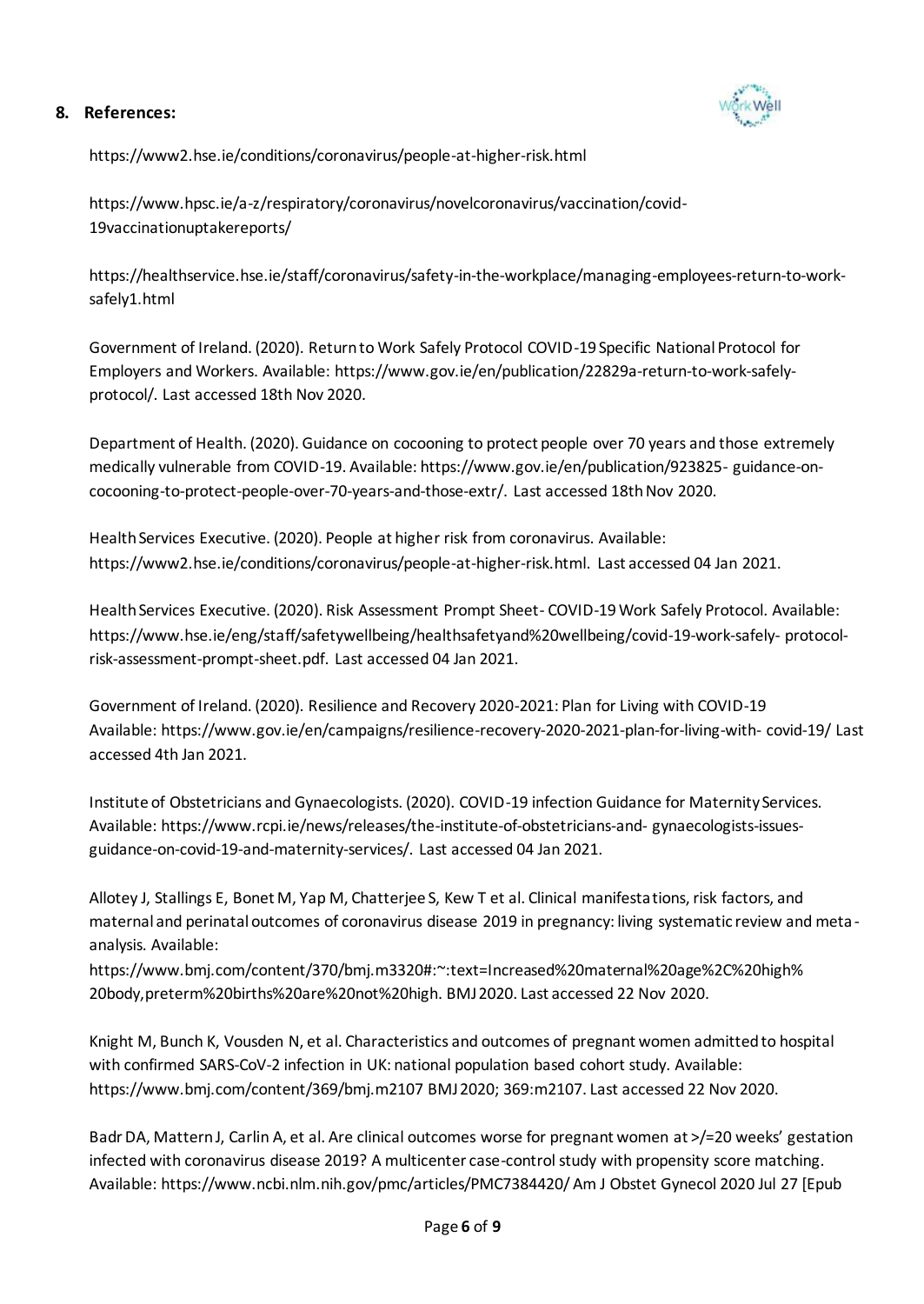ahead of print]. Last accessed 22 Nov 2020.



Health Protection Surveillance Centre. (2021). COVID-19 - Guidance on the impact of vaccination on contact tracing. Available[: https://www.hpsc.ie/a](https://www.hpsc.ie/a-z/respiratory/coronavirus/novelcoronavirus/guidance/contacttracingguidance/)[z/respiratory/coronavirus/novelcoronavirus/guidance/contacttracingguidance/.](https://www.hpsc.ie/a-z/respiratory/coronavirus/novelcoronavirus/guidance/contacttracingguidance/) Last accessed 6th May 2021.

Society of Occupational Medicine. (2021). COVID-19 return to work in the roadmap out of lockdown: guidelines for workers, employers and health practitioners'. Available[: https://www.som.org.uk/COVID-](https://www.som.org.uk/COVID-19_return_to_work_in_the_roadmap_out_of_lockdown_March_2021.pdf)19 return to work in the roadmap out of lockdown March 2021.pdf. Last accessed 27th May 2021.

Hall V, Foulkes S, Charlett A, et al. Do antibody positive healthcare workers have lower SARS-CoV-2 infection rates than antibody negative healthcare workers? Large multi-centre prospective cohort study (the SIREN study), England: June to November 2020. 14 January 2021. Available at: <https://www.medrxiv.org/content/10.1101/2021.01.13.21249642v1>. Last accessed 06th May 2021.

Royal College of Obstetricians and Gynaecologists. (2020).Guidance for maternity services. [https://rcpi-](https://rcpi-live-cdn.s3.amazonaws.com/wp-content/uploads/2021/05/COVID19-pregnancy-040521.pdf) [live](https://rcpi-live-cdn.s3.amazonaws.com/wp-content/uploads/2021/05/COVID19-pregnancy-040521.pdf)[cdn.s3.amazonaws.com/wp-content/uploads/2021/05/COVID19-pregnancy-040521.pdf. L](https://rcpi-live-cdn.s3.amazonaws.com/wp-content/uploads/2021/05/COVID19-pregnancy-040521.pdf)ast accessed 10 May 2021.

Royal College of Obstetricians and Gynaecologists. (2021). Covid Placentitis: Statement from the RCPI Faculty of Pathology and the Institute of Obstetricians and Gynaecologists[. https://www.rcpi.ie/news/releases/covid](https://www.rcpi.ie/news/releases/covid-placentitis-statement-from-the-rcpi-faculty-of-pathology-and-the-institute-of-obstetricians-and-gynaecologists/)[placentitis-statement-from-the-rcpi-faculty-of-pathology-and-the-institute-of-obstetricians-and-gynaecologists/.](https://www.rcpi.ie/news/releases/covid-placentitis-statement-from-the-rcpi-faculty-of-pathology-and-the-institute-of-obstetricians-and-gynaecologists/) Last accessed 27 May 2021.

Health Services Executive (2022). 'HSE Interim Guidance for the Pharmacological Management of Patients with COVID-19'. Available[: https://www.hse.ie/eng/about/who/acute-hospitals-division/drugs-management](https://www.hse.ie/eng/about/who/acute-hospitals-division/drugs-management-programme/hse-interim-guidance-for-the-pharmacological-management-of-patients-hospitalised-with-covid-19.pdf)[programme/hse-interim-guidance-for-the-pharmacological-management-of-patients-hospitalised-with-covid-](https://www.hse.ie/eng/about/who/acute-hospitals-division/drugs-management-programme/hse-interim-guidance-for-the-pharmacological-management-of-patients-hospitalised-with-covid-19.pdf)[19.pdf.](https://www.hse.ie/eng/about/who/acute-hospitals-division/drugs-management-programme/hse-interim-guidance-for-the-pharmacological-management-of-patients-hospitalised-with-covid-19.pdf) Last accessed 23rd Jun 2022.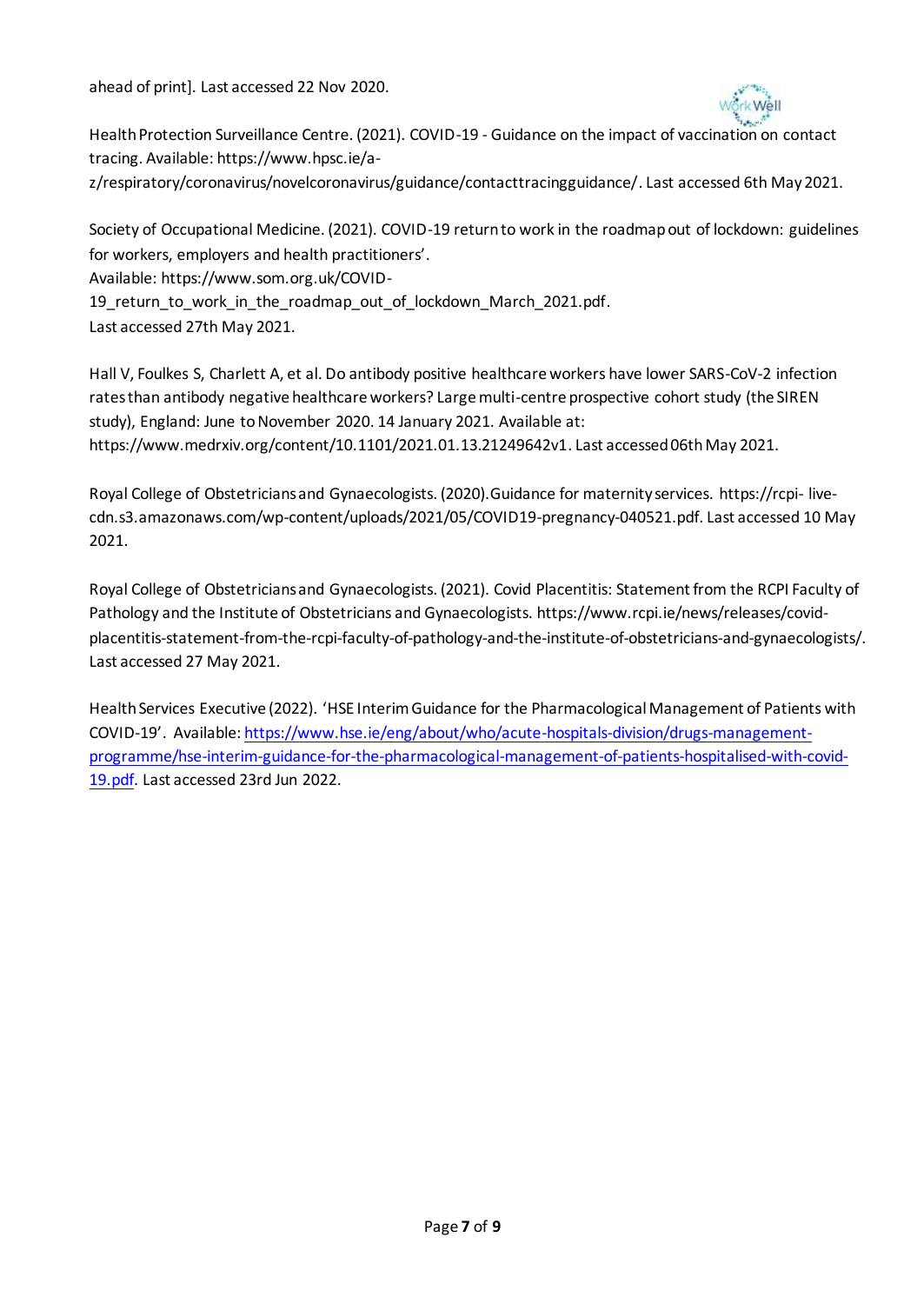#### <span id="page-7-0"></span>**9. Appendix 1 - Joint Statement from IOG and WHWU**



# **Occupational Health Advice for employers and pregnant people working in a Health Care Setting, in the context of the lifting of restrictions for COVID-19.**

## **Joint Statement Institute of Obstetrics and Gynaecology and Workplace Health and Wellbeing Unit March 2022**

#### **Context**

Pregnant people are at no greater risk of contracting infection than their Healthcare Worker (HCW) colleagues but may be at greater risk of severe illness.

Severe COVID-19 and poor feto-maternal outcome is strongly associated with unvaccinated status. 95% of adults in Ireland are fully vaccinated. A large proportion of the population has additional natural immunity from recent COVID-19 infection.

Omicron, the current dominant circulating variant in Ireland may be milder than previous dominant variants.

As COVID-19 moves into endemic phase, pregnant people should not limit activities, including indoor events.

High risk pregnant workers were advised initially to work remotely. As the pandemic progressed and evidence emerged, coupled with the success of the national vaccination programme, and the Work Safely Protocol, individualised advice was available, allowing many pregnant HCW to return to the workplace and/or clinical duties safely.

The epidemiology of COVID-19 in Ireland has changed, with Healthcare Facilities accounting for a significantly lower proportion of outbreaks, and only 11.3% of infections in HCWs being attributed to their workplace.

#### **Advice**

- COVID-19 vaccination is strongly recommended for all pregnant HCWs.
- Pregnant HCWs should not, as far as is practicable, be routinely assigned to work with known or suspected COVID-19 cases
- Occupational Health Assessments are no longer routinely required for pregnant HCWs.
- All healthy vaccinated pregnant HCW can work in clinical settings
- All pregnant HCWs should have a Pregnancy Risk Assessment performed as usual by their manager
- Healthy pregnant HCW who choose to be unvaccinated can choose to return to a clinical setting.
- Pregnant HCW, whether they are vaccinated or not, with solid organ transplants and immunosuppressive conditions or treatments should be referred to OH.
- Pregnant workers, with specific health or work concerns should discuss those with their Specialist in Obstetrics and be referred to OH for assessment, during which formal advice from the treating Obstetrician will be reviewed.

#### **References:**

Health Protection Surveillance Centre. COVID-19 Vaccination Uptake in Ireland Weekly Report – Week 4. Availabl[e: here](https://www.hpsc.ie/a-z/respiratory/coronavirus/novelcoronavirus/vaccination/covid-19vaccinationuptakereports/Covax%20slides%20for%20HPSC%20web%20based%20on%20NPHET%20report%2020220202%20v1.0.pdf). Last accessed 15.02.2022

Health Protection Surveillance Centre. The Interim report of the profile of COVID-19 cases in healthcare workers in Ireland, 07/12/2021. Available: [here.](https://www.hpsc.ie/a-z/respiratory/coronavirus/novelcoronavirus/surveillance/covid-19casesinhealthcareworkers/HCW_report_07%2012%202021_1.0%20website%20version.pdf) Last accessed 15.02.2022

Health Protection Surveillance Centre. Epidemiology of COVID-19 Outbreaks/Clusters in Ireland Weekly Report 1st February 2022.Availabl[e: here](https://www.hpsc.ie/a-z/respiratory/coronavirus/novelcoronavirus/surveillance/covid-19outbreaksclustersinireland/covid-19outbreaksclustersinirelandweeklyreports2022/COVID-19%20Weekly%20Outbreak%20Report%20Week%2004%202022%20Abridged%20Web%20v.1.pdf) . Last accessed 15.02.2022

Health Services Executive. Immunisation Guidelines Chapter 5a. Available[: here](https://www.hse.ie/eng/health/immunisation/hcpinfo/guidelines/covid19.pdf). Last accessed 15.02.2022